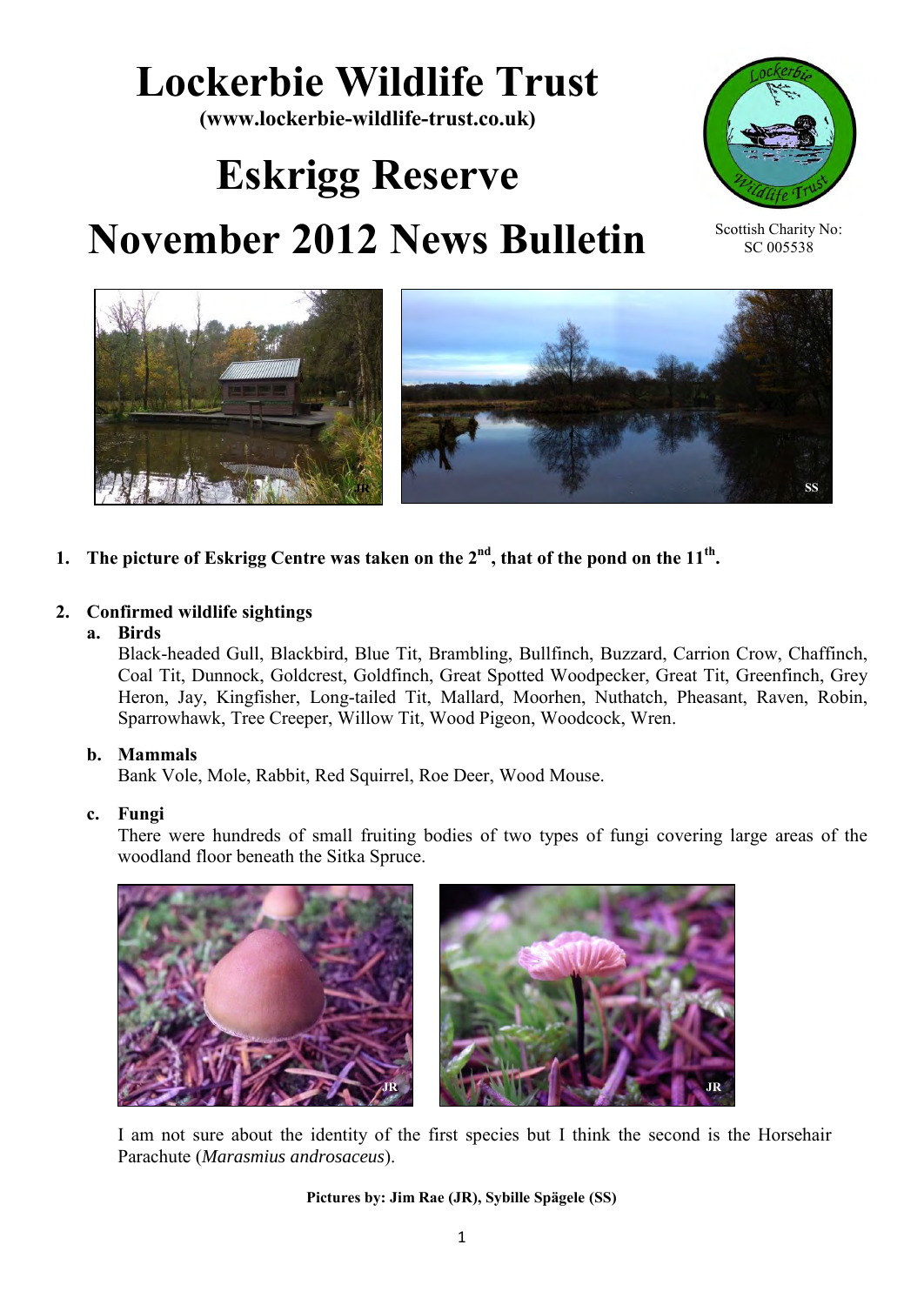#### **3. Activities at the Reserve during November**

## **a. Sun. 4th - Lantern Competition and Parade**

Some members and friends gathered at Eskrigg Centre at 18:30 for the lantern competition and to take part in the parade through the Reserve. The event was enjoyed by all.

Prizes were awarded for the four best lanterns.

Next year the parade will be advertised more widely and open for anyone to enter.

## **b. Mon. 5 th - Environmental Studies Class**

The students from Lockerbie Academy kindly dismantled the trellis that had been set up for the Lantern Competition and Parade.

#### **c. Squirrel Survey**

Two squirrel feeders were made according to a design supplied by Heinz Traut (Scottish Wildlife Trust – Saving the Red Squirrel) and then tested out at the Reserve to make sure the squirrels would use them and leave behind hair samples. The feeders worked well although some of the smaller squirrels had difficulty raising the lids because the feeders were too tall.



#### **d. Selection of wildlife pictures taken during the month**



**Pictures by: Jim Rae (JR), Roddy Armstrong (RA).** 

![](_page_1_Picture_13.jpeg)